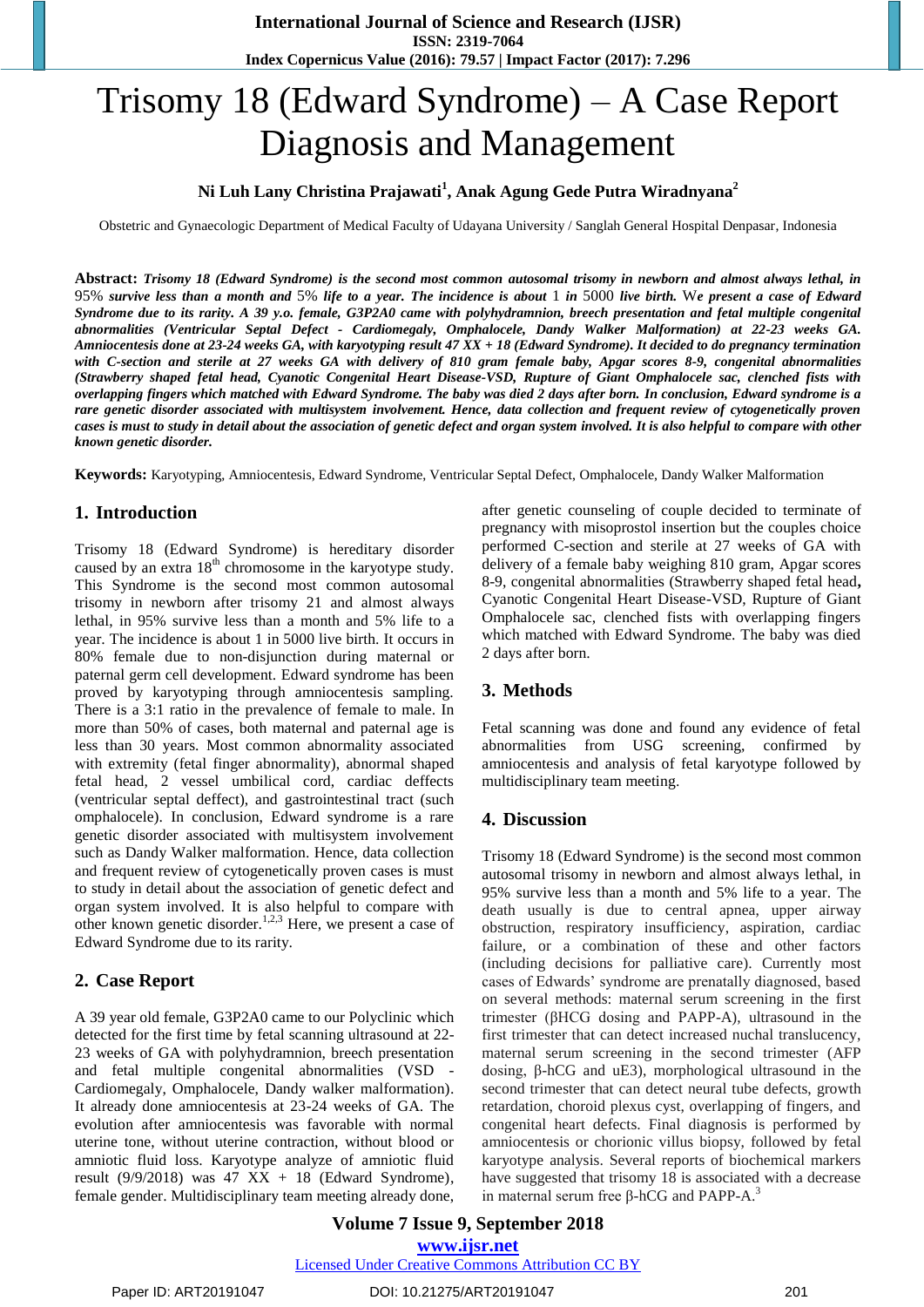## **International Journal of Science and Research (IJSR) ISSN: 2319-7064 Index Copernicus Value (2016): 79.57 | Impact Factor (2017): 7.296**

Ultrasonographic features of trisomy 18 in the first trimester include increased nuchal translucency, in about 75 percent of cases, early onset intra-uterine growth retardation and exomphalos found in about 30 percent of fetus. Edwards' syndrome markers detected at ultrasound in second trimester classified as minor and major. Typical minor anomalies include characteristic cranio-facial features, clenched fist with overriding fingers, small fingernails, underdeveloped thumbs, and short sternum. The presence of major malformations is common, and the most frequent are heart and kidney anomalies. The most common abnormalities

were persistent abnormal position of fetal fingers (89%); choroid plexus cysts (43%); abnormally shaped fetal head (strawberry or lemon) (43%); 2 vessel umbilical cord (40%); cardiac defects (37%); intrauterine growth restriction (29%); omphalocele (20%); neural tube defects (9%); and cystic hygroma or lymphangiectasia (14%). Amniotic fluid volume abnormality (12%) and renal defects (9%) were less frequently. In the third trimester, some fetuses with trisomy 18 may primarily have intrauterine growth restriction, which is often associated with polyhydramnion.<sup>3</sup>



**Figure 1:** Ultrasonography Finding and Edwards' Syndrome Karyotyping

A. Ventricular Septal Defect (VSD); B. Cardio-Thoracic Ratio (CTR) 58%; C. Dandy Walker Hypoplasia of Cerebral Vermis; D. Omphalocele; E. Polyhydramnion; F. Edwards' Syndrome Karyotyping

These data suggest that in the early second trimester, the time of most routine screening ultrasonographic examinations, most but not all fetuses with trisomy 18 have sonographically detectable anatomic abnormalities. In our case, antenatal screening ultrasonographic examinations were polyhydramnion, breech presentation and fetal multiple congenital abnormalities (Ventricular Septal Defect - Cardiomegaly, Omphalocele, Dandy Walker Malformation) and renal abnormalities were absent at 22-23 weeks GA. The diagnosis is confirmed by antenatally amniocentesis and fetal karyotype analysis was 47 XX + 18 (Edward Syndrome).

Antenatal diagnosis of trisomy 18 leads to termination of pregnancy in 86% of case, there is a high risk fetal loss and stillbirth. In our case, multidisciplinary team meeting decided to terminate pregnancy with C-section and sterile at 27 weeks of GA. Dandy walker malformation associated with a high mortality  $(70\%)$ .<sup>4</sup> Giant Omphalocele (GO) when the abdominal wall defect exceeds 5-6 cm in diameter and the sac contain whole of liver, with mortality rates 30- 46%. In our case, correlate with poor prognosis are large size of defect, omphalocele sac rupture, low birth weight, low GA. Phenotypically baby after birth include Strawberry shaped fetal head**,** Cyanotic Congenital Heart Disease-VSD, Giant Omphalocele sac rupture, clenched fists with overlapping fingers, characteristics frequently seen in trisomy  $18<sup>3</sup>$ 



**Figure 3:** The Appearance of the Baby with Signs Matched for Edwards' Syndrome A. Strawberry shaped head; B. Giant omphalocele sac rupture; C. Clenched fists with overlapping fingers

#### **Management**

Recently, studies have begun to appear in the literature that document the needs of more aggressive approach to the treatment of infants and children with trisomy18. These studies, reveal the benefit of intensive care units hospitalization, mechanical ventilation, cardiovascular drugs, parenteral nutrition, and surgical treatment of congenital anomalies. Grahametal (2004) reported on cardiac surgical results in 24 infants with trisomy 18. The overwhelming majority of infants survived the surgery and were discharged alive. Although there may be slightly increased 1-year survival rates with aggressive treatment, it is important to realize that all long-term survivors with trisomy 18 are profoundly retarded. The management continued with strict evaluation or follow up.<sup>6</sup>

**Volume 7 Issue 9, September 2018 www.ijsr.net** Licensed Under Creative Commons Attribution CC BY